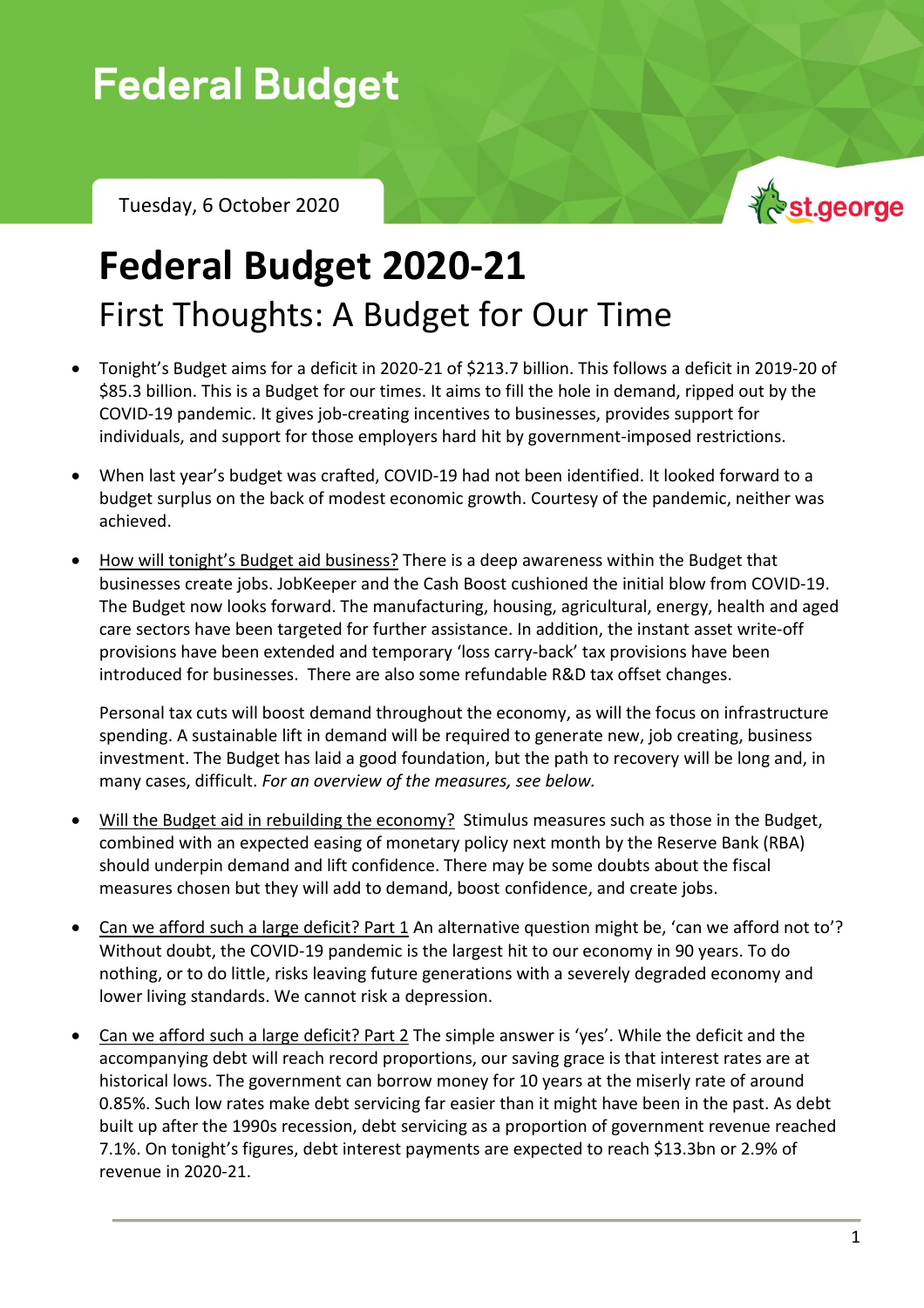- When does the Budget return to surplus? The name of the game today is rebuilding the economy, not cuts to spending and belt tightening. Those policies were tried during the depression and added to everyone's misery. Times have changed and so has the Budget. Jobs and livelihoods come before economic dogma. If we could achieve a surplus in the next decade, based on solid economic growth, it would be a job well done and would put us in a position to weather the next crisis. But the Budget never returned to surplus after the GFC, so it could be a long time coming.
- What about the forecasts? The government forecasts the economy to move out of recession and pick up from late 2020, assuming COVID-19 is effectively contained. However, the challenges and uncertainty for the economy from COVID-19 remain significant. The government forecasts a contraction of 1.5% in real GDP in 2020-21 before growth of 4.75% in 2021-22 and growth of 2.75% in 2022-23. The forecasts for 2020-21 are reasonable and similar to our forecasts. However, the recovery in 2021-22 appears too optimistic. We expect growth will print lower in 2021-22 at 4.20%. The unemployment rate is forecast to peak at 8.0% in the December quarter of this year, before falling to 6.5% by the June quarter of 2022. Whilst we anticipate the peak to be 8.0% early next year, we expect the unemployment rate is likely to remain above 7.0% by the June quarter of 2022. The JobKeeper scheme is still due to expire at the end of March 2021.
- Is our AAA credit rating at risk and does it matter? Credit rating are important, but markets must deal with relative risk. Our debt may be massive by our standard but among our peer nations our debt levels remain modest. Policies are in place to encourage recovery and barring further outbreaks of COVID-19 cases, our credit rating seems unlikely to change.
- What does the Budget mean for economic growth in 2020-21? There is a recovery under way across much of Australia, but it remains uneven and bumpy. The budget stimulus measures are aimed at supporting this economic recovery through boosting household incomes and reviving business investment. Without these measures, the contraction of 1.5% outlined for economic activity in 2020-21 would be deeper. The scarring on the jobs market would also be more severe.
- The Budget and interest rates. The RBA has targets for its cash rate and for the 3-year government bond yield. We expect these targets to be reduced by 15 basis points to 0.10% in early November. Tonight's Budget does not alter that view. Economic recovery will come with a mix of fiscal (budgetary) policy and monetary (RBA) policy. Given the pandemic's hit to the economy, both arms of policy need to work hard and in unison. The Budget is playing its part, and the RBA will add to its earlier efforts, most likely at its next board meeting.
- The Budget and the AUD. The initial reaction from investors in the foreign exchange market was muted with the AUD edging only a touch higher on the night. The AUD/USD rose from 0.7149 at 6.30pm to 0.7157 at 7:30pm and then to 0.7162 by 8:30pm. The direction of the AUD over the next six months will depend on the direction of the US dollar; the policies of key central banks and governments in the major economies, including China; the path of the virus and whether a viable vaccine becomes widely available, as well as iron ore prices. Any further stimulus from the RBA will also have a bearing on the AUD's value. We continue to expect the AUD to hit US 80 cents before the end of 2021.
- Nature of the Budget. A defining feature of tonight's Budget is that many of the measures outside of the plans for infrastructure and personal income tax are temporary in nature. They can be switched off and the deficit reduced if the economic trajectory goes to plan. With uncertainty very high and no viable global vaccine yet available, there is room for plans to go astray.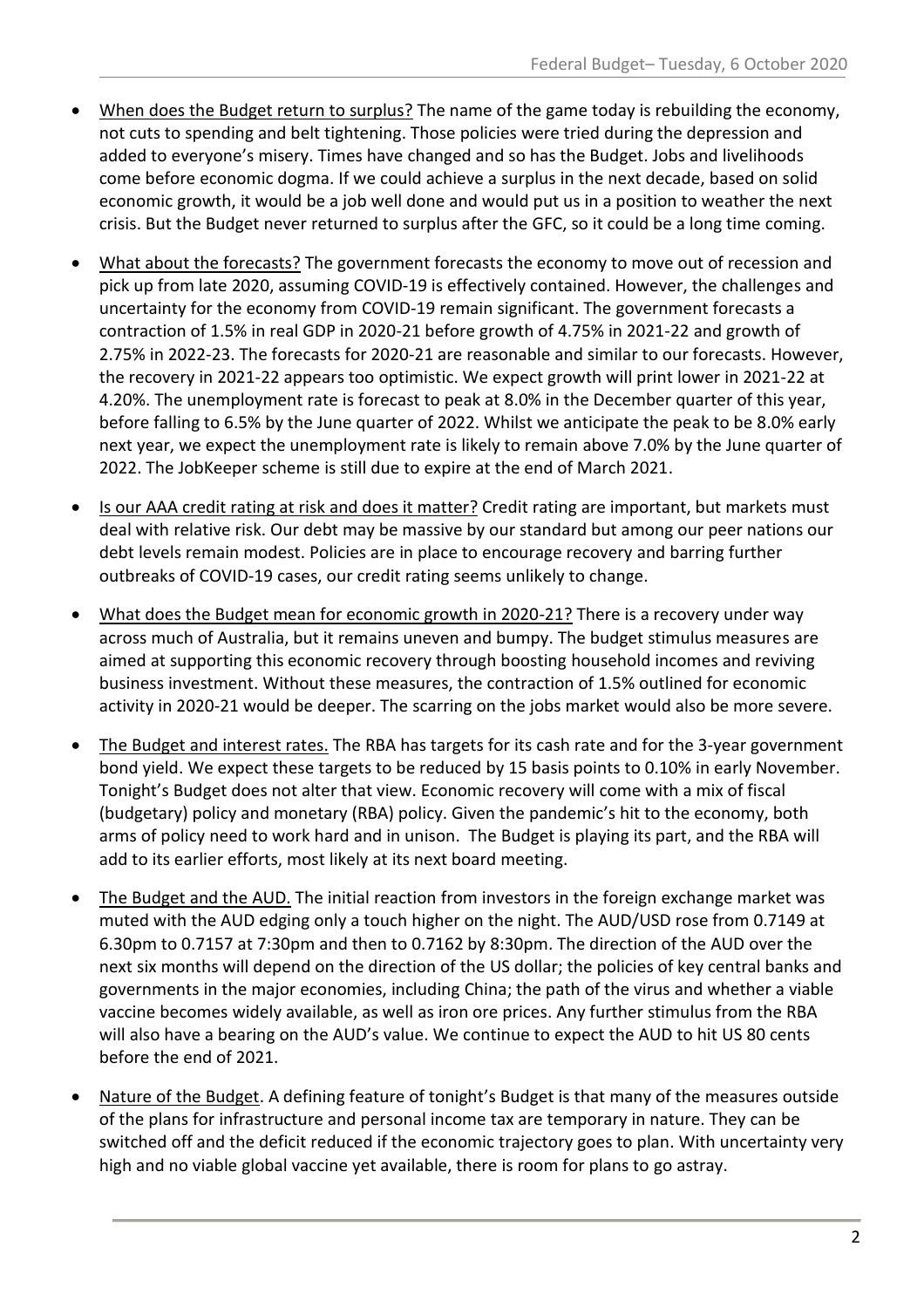| <b>Key Budget Aggregates and Parameters</b> |               |                  |          |         |         |  |  |  |
|---------------------------------------------|---------------|------------------|----------|---------|---------|--|--|--|
|                                             | <b>Actual</b> | <b>Forecasts</b> |          |         |         |  |  |  |
|                                             |               |                  |          |         |         |  |  |  |
|                                             | 2019-20       | 2020-21          | 2021-22  | 2022-23 | 2023-24 |  |  |  |
| <b>Budget Aggregates</b>                    |               |                  |          |         |         |  |  |  |
| Underlying cash balance (\$bn)              | $-85.3$       | $-213.7$         | $-112.0$ | $-87.9$ | $-66.9$ |  |  |  |
| % of GDP                                    | $-4.3$        | $-11.0$          | $-5.6$   | $-4.2$  | $-3.0$  |  |  |  |
| Net debt (\$bn)                             | 491.2         | 703.2            | 812.1    | 899.8   | 966.2   |  |  |  |
| % of GDP                                    | 24.80         | 36.1             | 40.4     | 42.8    | 43.8    |  |  |  |
|                                             |               |                  |          |         |         |  |  |  |
| <b>Major Economic Parameters</b>            |               |                  |          |         |         |  |  |  |
| Real GDP                                    | $-0.20$       | $-1.50$          | 4.75     | 2.75    | 3.00    |  |  |  |
| Employment                                  | $-4.30$       | 2.75             | 1.75     | 1.00    | 1.75    |  |  |  |
| Unemployment rate                           | 7.00          | 7.25             | 6.50     | 6.00    | 5.50    |  |  |  |
| Consumer price index                        | $-0.30$       | 1.75             | 1.50     | 1.75    | 2.00    |  |  |  |
| Wage price index                            | 1.80          | 1.25             | 1.50     | 2.00    | 2.25    |  |  |  |
| Nominal GDP                                 | 1.70          | $-1.75$          | 3.25     | 4.50    | 5.00    |  |  |  |
|                                             |               |                  |          |         |         |  |  |  |

Real GDP and nominal GDP are percentage change on preceding year. The consumer price index, employment and the age price index are through the year growth to the June quarter. The unemployment rate is for the June quarter.

#### **Budget Overview**

#### **Supporting Business and Investment**

- Investment allowance temporary instant asset write-offs for non-mining businesses with turnover up to \$5bn. Available from 6 October 2020 to 30 June 2022. Businesses will be able to deduct the full cost of eligible depreciable assets of any value in the year they are installed. The cost of improvements to existing eligible depreciable assets made during this period can also be fully deducted. This is expected to apply to \$200bn of investment – worth \$12.9bn in 2021 and 2022 and a further \$18.1bn in 2023.
- Temporary loss carry-back for businesses with turnover up to \$5bn allows the write-off of any losses incurred until June 2022 against profits made on or before 2018-19.
- Treasury estimates that these two measures will create around 50k jobs by the end of June 2022 and boost GDP by around \$2.5bn.
- For small business claimants with turnover of under \$20mn, the government will increase the refundable R&D tax offset and there will no longer be a cap on annual cash refunds. For larger claimants, the intensity test will be streamlined and the non-refundable R&D tax offset will be increased from \$100mn to \$150mn per annum from July 2021.
- Help for small business operators worth \$24.7mn to use technology, including providing an extra 10k places for the Australian Small Business Advisory Service – Digital Solutions program.

#### **Personal Tax Cuts**

- The bringing forward by two years (and the back dating) of Stage 2 personal income tax cuts to 1 July 2020.
- Stage 2 includes the top threshold of the 19% personal income tax bracket increasing from \$37,000 to \$45,000.
- It also includes increasing the low-income tax offset (LITO) from \$445 to \$700. The increased LITO will be withdrawn at a rate of 5 cents per dollar between taxable incomes of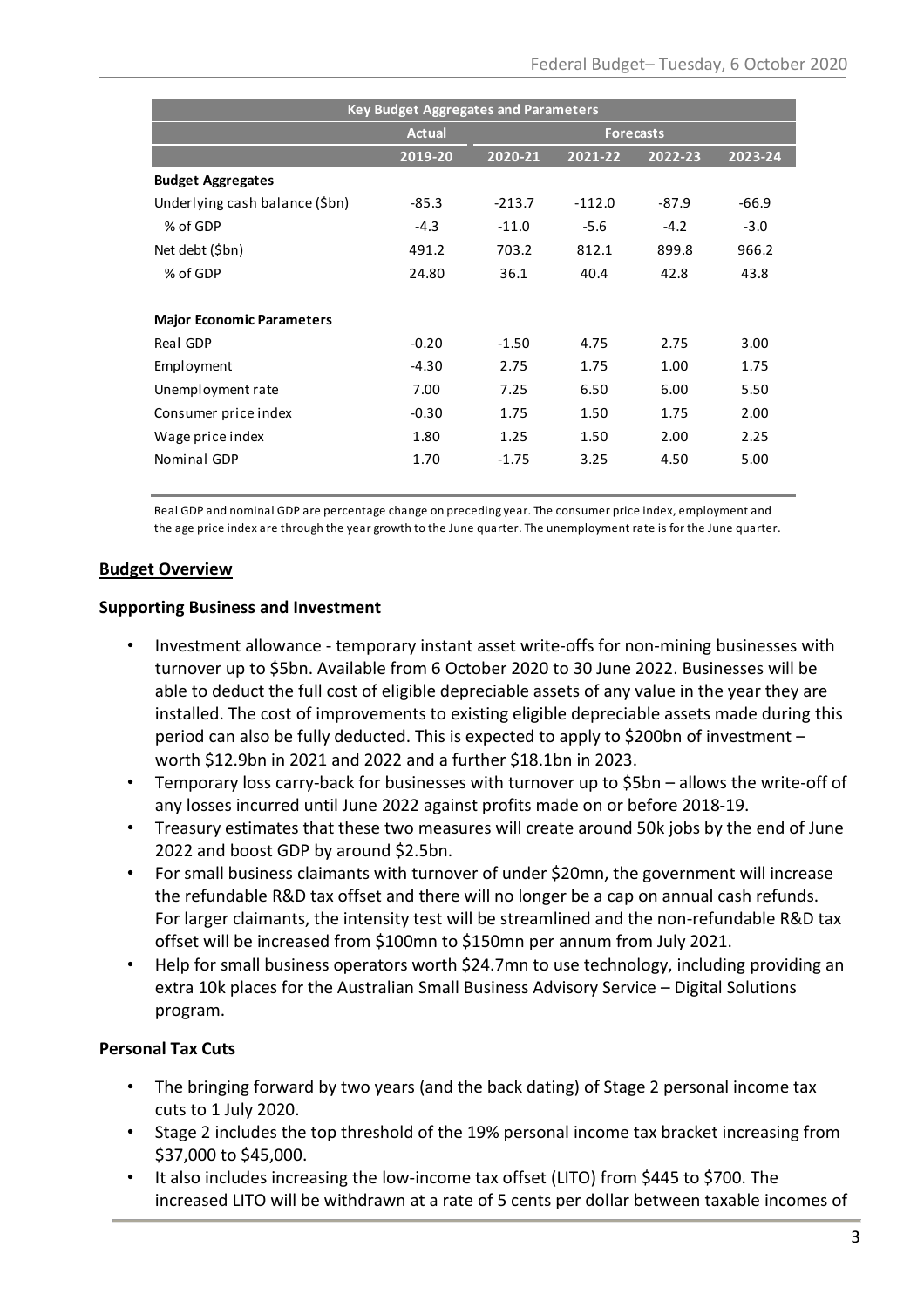\$37,500 and \$45,000. The LITO will then be withdrawn at a rate of 1.5 cents per dollar between taxable incomes of \$45,000 and \$66,667.

- Moreover, the top threshold of the 32.5% personal income tax bracket will increase from \$90,000 to \$120,000.
- The Government will also retain the low and middle income tax offset (LMITO) for the 2020-21 income year.
- Stage 3 of the tax plan remains unchanged and starts in 2024-25 as legislated.
- An additional \$2.6bn in payments to pensioners, the disabled and carers two additional \$250 payments in December 2020 and March 2021 for eligible recipients.

| <b>Tax Cuts for Low- and Middle-Income Earners</b> |                      |                      |                |            |  |  |  |  |
|----------------------------------------------------|----------------------|----------------------|----------------|------------|--|--|--|--|
| <b>Actual</b>                                      |                      | 2020-21              |                |            |  |  |  |  |
|                                                    |                      |                      |                |            |  |  |  |  |
| <b>Taxable Income</b>                              | <b>Tax Liability</b> | <b>Tax Liability</b> | Change in      | Change in  |  |  |  |  |
| (s)                                                | $(\mathsf{S})$       | (S)                  | Tax $($ \$ $)$ | Tax $(\%)$ |  |  |  |  |
| 40,000                                             | 4,947                | 3,887                | $-1,060$       | $-21.4$    |  |  |  |  |
| 60,000                                             | 12,147               | 9,987                | $-2,160$       | $-17.8$    |  |  |  |  |
| 80,000                                             | 19,147               | 16,987               | $-2,445$       | $-11.3$    |  |  |  |  |
| 100,000                                            | 26,632               | 24,187               | -2,745         | $-9.2$     |  |  |  |  |
| 120,000                                            | 34,432               | 31,687               | $-2,565$       | $-8.0$     |  |  |  |  |
| 140,000                                            | 42,232               | 39,667               | $-2,565$       | $-6.1$     |  |  |  |  |
| 160,000                                            | 50,032               | 47,467               | $-2,565$       | $-5.1$     |  |  |  |  |
| 180,000                                            | 57,832               | 55,267               | $-2,565$       | $-4.4$     |  |  |  |  |
| 200,000                                            | 67,232               | 64,667               | $-2,565$       | $-3.8$     |  |  |  |  |

#### **JobMaker and JobTrainer replace JobKeeper, JobSeeker**

- JobMaker includes a hiring credit of \$200 per week for newly hired 16-29 year olds and \$100 per week for 30-35 year olds. Available to employers from 7 October 2020 over the next 12 months.
- JobTrainer Fund will support up to apprenticeships wage subsidy to support up to 100k places and access to additional 340,700 training places on free or low-cost courses to help upskill and retrain job seekers and young people.
- Apprenticeships Wage Subsidy support up to 100k new apprentices and trainees by paying a 50% wage subsidy, up to a cap of \$7 per quarter for commencing apprentices and trainees.
- JobKeeper support reduced and set to expire from end March 2021.
- JobSeeker supplement already reduced from \$750 to \$500 set to phase out after December 31 – no extension.

#### **Infrastructure**

- States and territories to receive \$2.5bn under a 'use it or lose it' approach.
- Roads and safety upgrades or "shovel-ready" projects worth \$3bn over the next two years.
- National water grid support of \$0.2bn in 2020-21 and a further \$0.8bn in later years.

#### **Industry Policy**

• Modern Manufacturing Strategy worth \$1.3 billion – the government will co-invest in six sectors: defence, space, food and beverages, recycling and clean energy, medical products,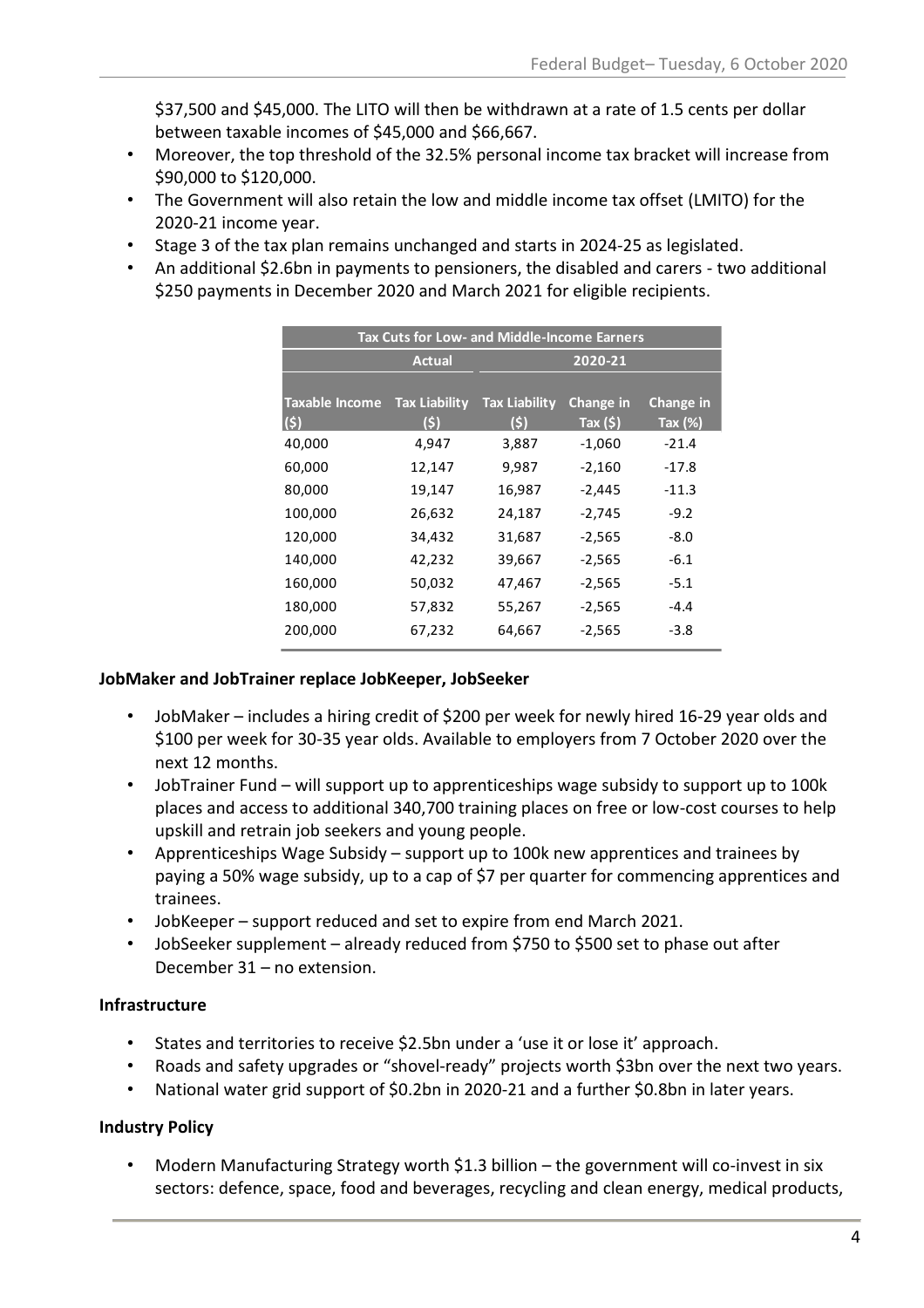resource technologies and critical minerals processing industries - \$0.5bn in 2020-21 and a further \$1bn from 2022-24.

- Exporters removing red tape for agricultural exporters by delivering improving digital services. The government will also simplify and modernise border systems for all exporter, including overhauling outdated regulations and streamlining compliance processes.
- Energy \$250mn to accelerate three electricity transmission projects and a \$1.9 billion package to support the first Low Technology Statement released by the Government.

#### **Housing Construction**

- An extension of the First Home Loan Deposit Scheme by providing an additional 10k places to first-home buyers to buy a new home sooner. This will allow first home buyers to secure a loan to build a new home or purchase a newly built home with a deposit of as little as 5%, with the Government guaranteeing up to 15% of a loan.
- The HomeBuilder \$25k grants are still set to phase out in December; that is, the Budget made no changes to the HomeBuilder scheme.

#### **Health and Aged Care**

- \$2.1 billion in 2020-21 for tele-health and mental health services.
- An extra 23k additional home care packages to be provided in aged care at a cost of \$2.0bn over the next 4 years.



#### **The Key Macro Budget Charts**

**St.George Economics** Ph: 02-8254-8322